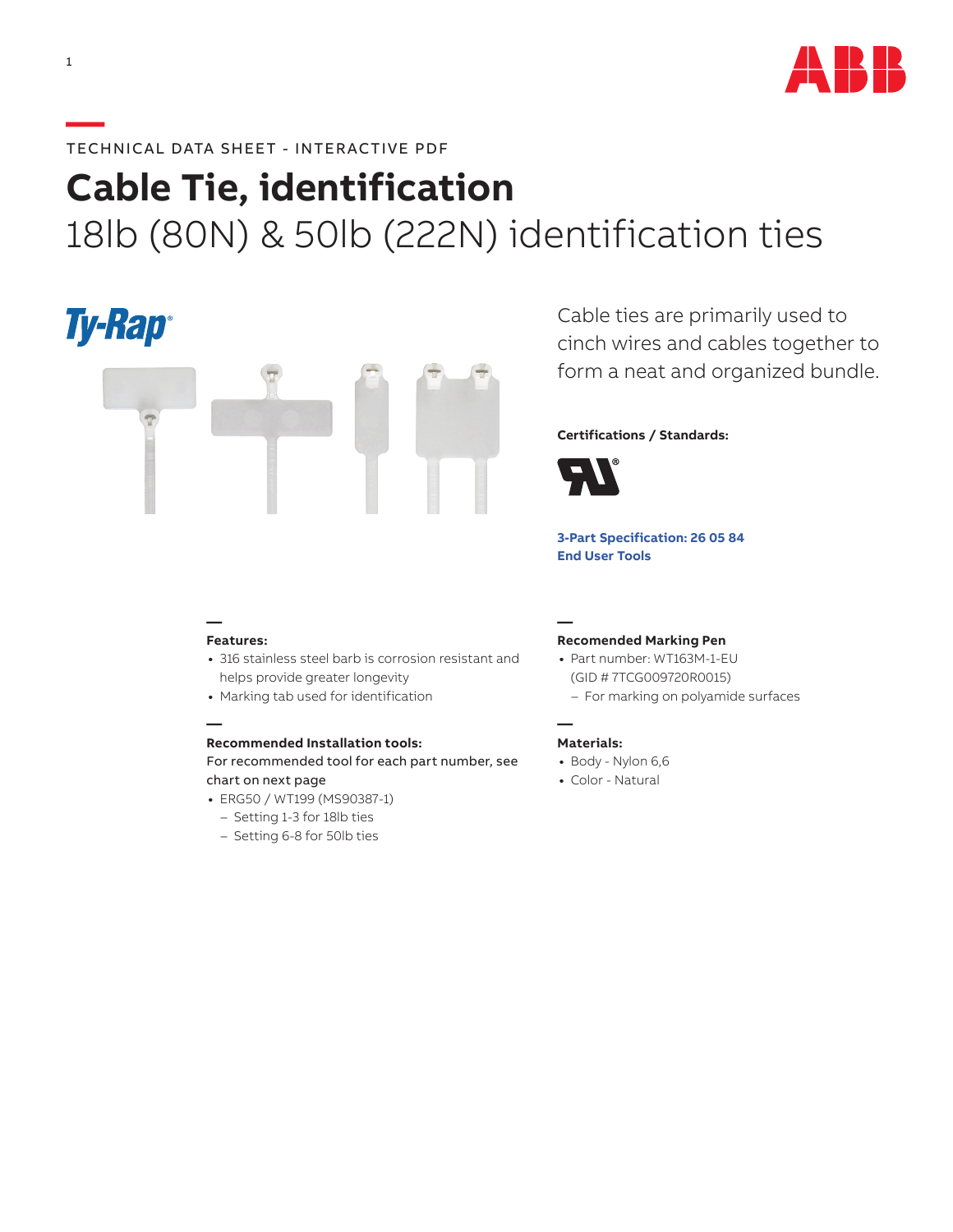## **Cable ties, identification**

Sizes

**—**

| <b>Product selection</b> |                 |                      |             |             |           |           |                                                                                               |           |           |
|--------------------------|-----------------|----------------------|-------------|-------------|-----------|-----------|-----------------------------------------------------------------------------------------------|-----------|-----------|
| Part no. standard        | Part no. bulk   | Tag                  | Min. Bundle | Max. Bundle | A         | в         | C                                                                                             | D         | Е         |
| GID no.                  | GID no.         | diameter             | diameter    | diameter    |           |           | $\pm$ 0.170 (4.3) $\pm$ 0.020 (0.51) $\pm$ 0.020 (0.51) $\pm$ 0.020 (0.51) $\pm$ 0.010 (0.25) |           |           |
|                          |                 | inch (mm)            | inch (mm)   | inch (mm)   | inch (mm) | inch (mm) | inch (mm)                                                                                     | inch (mm) | inch (mm) |
| TY551M*                  | TY51M*          | $1.0 \times 0.3$     | 0.06        | 0.63        | 3.6       | 0.10      | 0.15                                                                                          | 0.19      | 0.04      |
| 7TAG009510R0065          | 7TAG009510R0046 | $(25 \times 7.6)$    | (1.5)       | (16)        | (91)      | (2.54)    | (3.8)                                                                                         | (4.8)     | (1.0)     |
| <b>TY551MX</b>           |                 | $1.0 \times 0.3$     | 0.06        | 0.63        | 3.6       | 0.10      | 0.15                                                                                          | 0.19      | 0.04      |
| 7TAG009510R0066          |                 | $(25 \times 7.6)$    | (1.5)       | (16)        | (91)      | (2.54)    | (3.8)                                                                                         | (4.8)     | (1.0)     |
| TY5512M*                 | TY512M*         | $1.0 \times 0.3$     | 0.06        | 2.01        | 8.3       | 0.09      | 0.15                                                                                          | 0.19      | 0.04      |
| 7TAG009510R0064          | 7TAG009510R0044 | $(25 \times 7.6)$    | (1.5)       | (51)        | (211)     | (2.3)     | (3.8)                                                                                         | (4.8)     | (1.0)     |
|                          | TY512MX*        | $1.0 \times 0.3$     | 0.06        | 2.01        | 8.3       | 0.09      | 0.15                                                                                          | 0.19      | 0.04      |
|                          | 7TAG009000R0262 | $(25 \times 7.6)$    | (1.5)       | (51)        | (211)     | (2.3)     | (3.8)                                                                                         | (4.8)     | (1.0)     |
| TY553M*                  | TY53M*          | $0.8 \times 0.4$     | 0.06        | 0.63        | 3.6       | 0.10      | 0.15                                                                                          | 0.19      | 0.04      |
| 7TAG009510R0069          | 7TAG009510R0052 | $(20 \times 10)$     | (1.5)       | (16)        | (91)      | (2.54)    | (3.8)                                                                                         | (4.8)     | (1.0)     |
| TY5532M*                 | TY532M*         | $0.8 \times 0.4$     | 0.06        | 2.01        | 8.0       | 0.09      | 0.15                                                                                          | 0.19      | 0.04      |
| 7TAG009510R0067          | 7TAG009510R0050 | $(20 \times 10)$     | (1.5)       | (51)        | (203)     | (2.3)     | (3.8)                                                                                         | (4.8)     | (1.0)     |
|                          | TY153M*         | $1.0 \times .8$      | 0.06        | 0.63        | 3.6       | 0.10      | 0.15                                                                                          | 0.19      | 0.04      |
|                          | 7TAG009510R0014 | $(25.4 \times 20.3)$ | (1.5)       | (16)        | (91)      | (2.54)    | (3.8)                                                                                         | (4.8)     | (1.0)     |
| <b>TY546M</b>            | <b>TY46M</b>    | $1.1 \times 0.5$     | 1.00        | 1.75        | 7.3       | 0.19      | 0.22                                                                                          | 0.32      | 0.04      |
| 7TAG009510R0058          | 7TAG009510R0018 | $(28 \times 12.7)$   | (25.4)      | (44.4)      | (185)     | (4.8)     | (5.6)                                                                                         | (8.1)     | (1.0)     |
| <b>TY548M</b>            | <b>TY48M</b>    | $2.3 \times 0.5$     | 1.00        | 4.0         | 14.2      | 0.19      | 0.22                                                                                          | 0.32      | 0.05      |
| 7TAG009510R0063          | 7TAG009510R0039 | $(58.4 \times 12.7)$ | (25.4)      | (102)       | (361)     | (4.8)     | (5.6)                                                                                         | (8.1)     | (1.3)     |
|                          | TY48MX*         | $2.3 \times 0.5$     | 1.00        | 4.0         | 14.2      | 0.19      | 0.22                                                                                          | 0.32      | 0.05      |
|                          | 7TAG009510R0043 | $(58.4 \times 12.7)$ | (25.4)      | (102)       | (361)     | (4.8)     | (5.6)                                                                                         | (8.1)     | (1.3)     |
| <b>TY546MD</b>           | TY46MD          | $1.1 \times 1.2$     | 1.00        | 1.77        | 7.3       | 0.19      | 0.22                                                                                          | 0.30      | 0.05      |
| 7TAG009510R0059          | 7TAG009510R0025 | $(28 \times 30.5)$   | (25.4)      | (45)        | (185)     | (4.8)     | (5.6)                                                                                         | (7.6)     | (1.3)     |
|                          | TY46MDX*        | $1.1 \times 1.2$     | 1.00        | 1.77        | 7.3       | 0.19      | 0.22                                                                                          | 0.30      | 0.05      |
|                          | 7TAG009510R0030 | $(28 \times 30.5)$   | (25.4)      | (45)        | (185)     | (4.8)     | (5.6)                                                                                         | (7.6)     | (1.3)     |
| <b>TY546MT</b>           | TY46MT          | $1.8 \times 1.1$     | 1.00        | 1.77        | 7.3       | 0.19      | 0.22                                                                                          | 0.30      | 0.05      |
| 7TAG009510R0061          | 7TAG009510R0033 | $(46 \times 28)$     | (25.4)      | (45)        | (185)     | (4.8)     | (5.6)                                                                                         | (7.6)     | (1.3)     |
|                          | TY46MTX*        | $1.8 \times 1.1$     | 1.00        | 1.77        | 7.3       | 0.19      | 0.22                                                                                          | 0.30      | 0.05      |
|                          | 7TAG009510R0037 | $(46 \times 28)$     | (25.4)      | (45)        | (185)     | (4.8)     | (5.6)                                                                                         | (7.6)     | (1.3)     |
| <b>TY546MF</b>           | TY46MF          | $2.5 \times 1.1$     | 1.00        | 1.77        | 7.3       | 0.19      | 0.22                                                                                          | 0.30      | 0.05      |
| 7TAG009510R0060          | 7TAG009510R0031 | $(63.5 \times 28)$   | (25.4)      | (45)        | (185)     | (4.8)     | (5.6)                                                                                         | (7.6)     | (1.3)     |

Note: Product must be installed in accordance with applicable national and local electrical codes. \*Not all certifications apply.